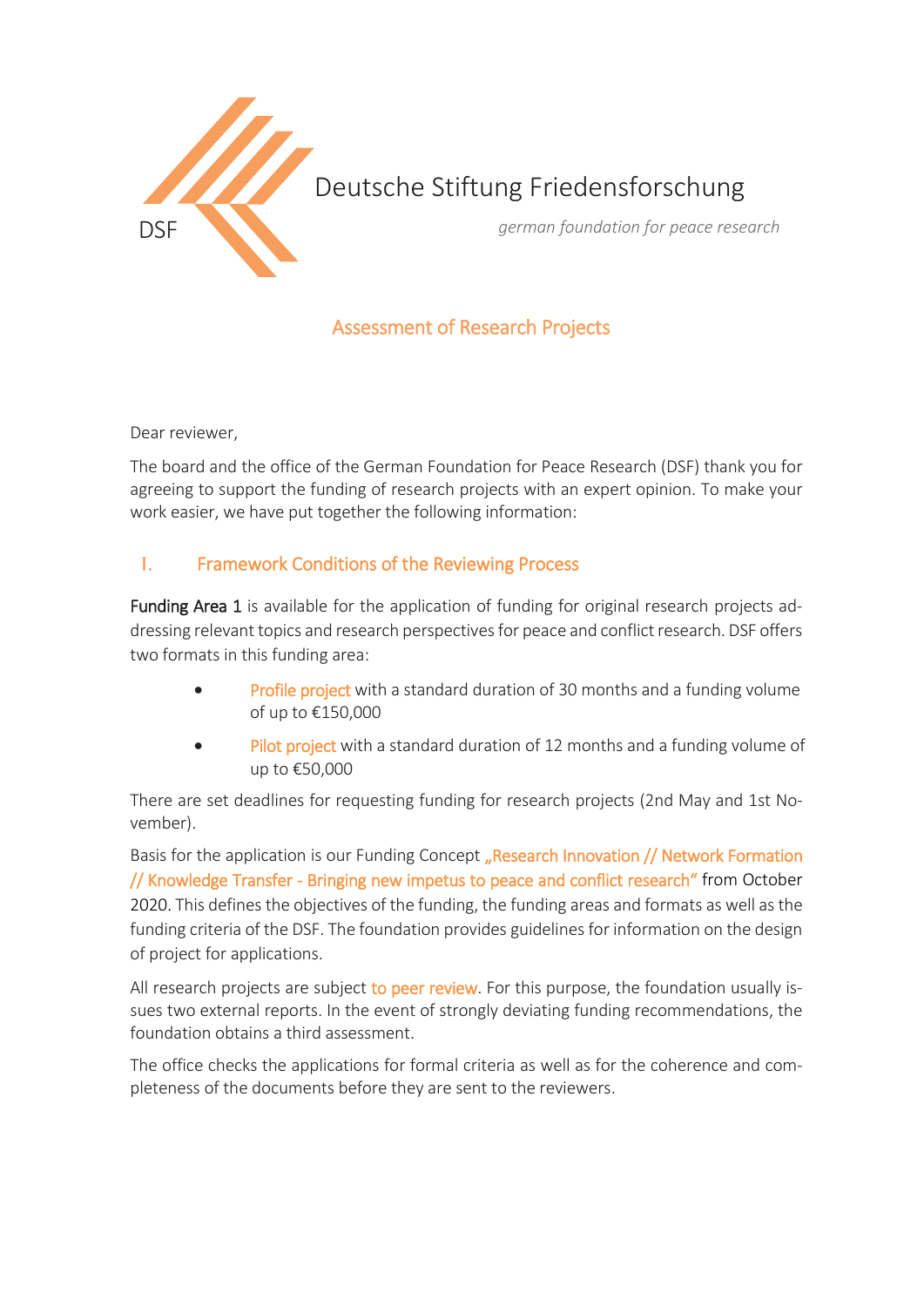# II. Evaluation Standards

In the interest of a fair assessment based on evaluation criteria, the foundation's funding criteria as set out in the funding concept must be taken into account when preparing the report. They are subdivided into four core criteria, the positive evaluation of which is essential for acceptance into funding,

- **Scientific relevance** | Relevance to peace and conflict research, originality and coherence of the research question, positioning in the current state of research, potential for new scientific findings, and compatibility with other strands of scientific research.
- Quality of the research design | Coherence of the theoretical and methodological foundation of the research concept, appropriateness of the research methods and techniques chosen, suitability of comparison and validation methods, feasibility of the work plan and schedule, publication concept, and plausibility of budget planning.
- Specialist qualifications of the applicant / project team | Thematic and methodological expertise, research experience and relevant groundwork (depending on stage of career), international networking and language skills.
- Potential for knowledge transfer in politics and society | Significance for current peace and security policy issues, generation of knowledge for action and orientation, identification of key target groups for knowledge transfer, ideas for transfer formats and the accompanying utilisation of results (digital, print, etc.).

as well as the **additional criteria** refer to other fundamental funding objectives. Consideration of these criteria has an impact on the overall assessment of the project:

- **Promotion of early career researchers** I Involvement of early career researchers, project-related opportunities for qualification and networking, and participation in knowledge transfer
- Collaborative research projects | Project-related national and international research collaboration, cooperation with local scientific institutions in the region under investigation, and the establishment and development of research networks
- Interdisciplinary orientation | Tackling of the research topic from different disciplinary perspectives, development of interdisciplinary research cooperation, and linking of the project to interdisciplinary research contexts.
- **Diversity** | Consideration of diversity issues, inclusion of theoretical-methodological concepts of diversity research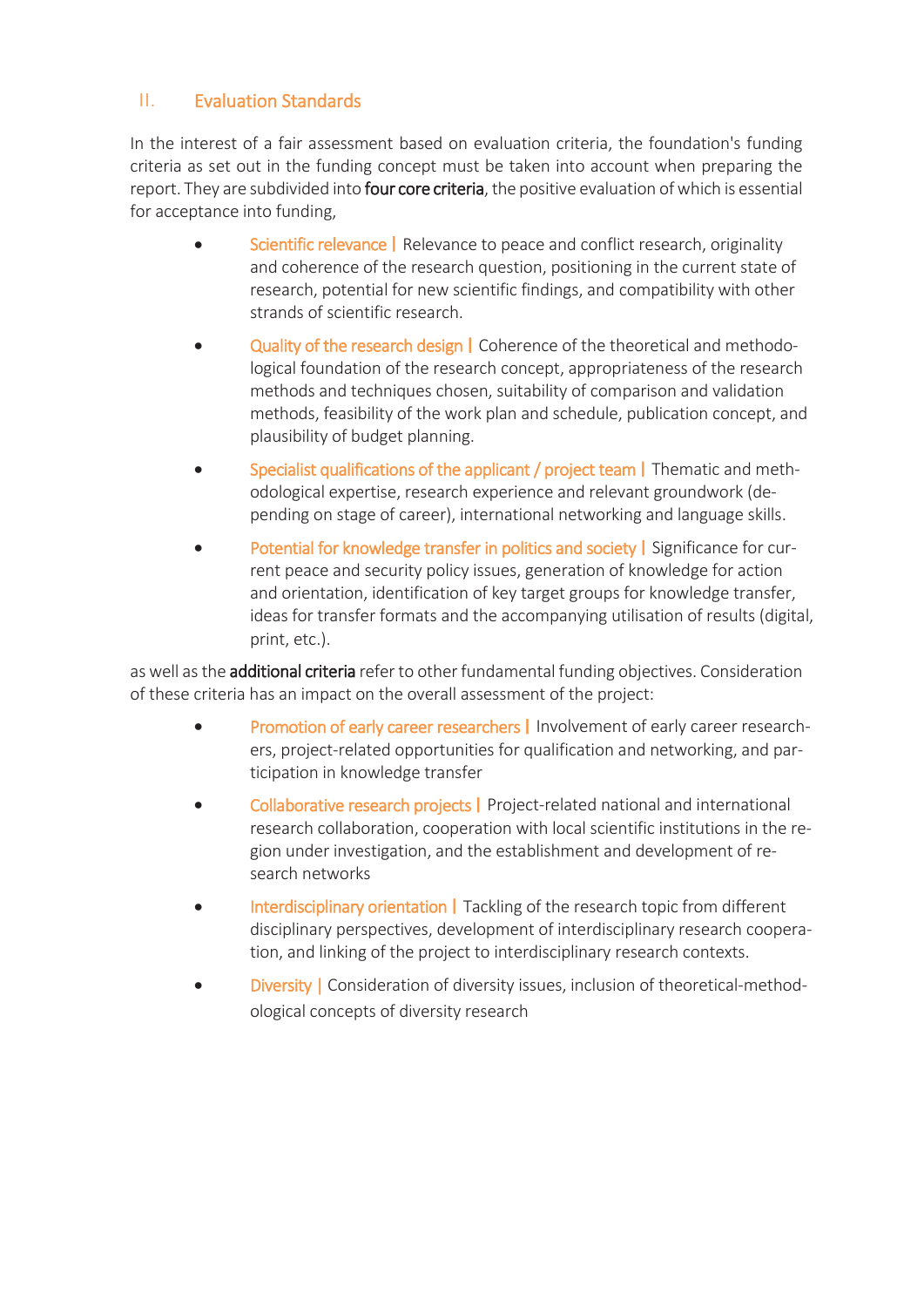In addition to the funding criteria, the report should also include an assessment of the

#### • Proportionality of the requested funds.

Suggestions for optimization and savings are expressly desired.

When assessing pilot projects, please note that these projects are more exploratory in nature. This should be adequately taken into account in the assessment criteria.

# III. Extent and Deadlines

In the interest of processing the applications as quickly as possible, we ask you to submit the report within four weeks, provided that no other agreement has been made with the office. The length of the expert opinion is usually three to five pages for profile projects and two to three pages for pilot studies. The level of detail of the statement depends on the specifics of the project in question.

If it is not possible for you to prepare the report within the stipulated period, we ask for immediate feedback so that the office can make an appropriate decision. If you are not able to prepare the report for reasons of time or content, we would be grateful for an immediate notification to the office.

The same also applies in the event of bias or a conflict of interests.

# IV. Composition of the Review

Your report is an important decision-making aid for the foundation's board of directors. The assessment of the application should be justified in a comprehensible manner and, if necessary, contain references to the application text. For the decision-making process, it is imperative that the report contains a clear recommendation derived from the evaluation of the application,

- whether the foundation should support or reject the project and
- which conditions or requirements should be linked to funding.

The report should also point out the strengths and weaknesses of an application for project funding and weigh them up against each other. The foundation regards any suggestions and criticisms regarding the research concept that may be included in the reports as an important contribution to improving the quality of the submitted projects.

The option of re-qualification during the ongoing process is only available for profile projects, but not for pilot projects. Further qualification is only possible if the need for improvement and explanation does not affect the central components of the research design. Fundamental criticisms of the research concept usually lead to a rejection of an application.

The recommendations of the expert reports to the foundation can be based on the following stages when the foundation board passes resolutions on applications for project funding:

Admission to funding without restrictions | The research project is included directly in the funding.